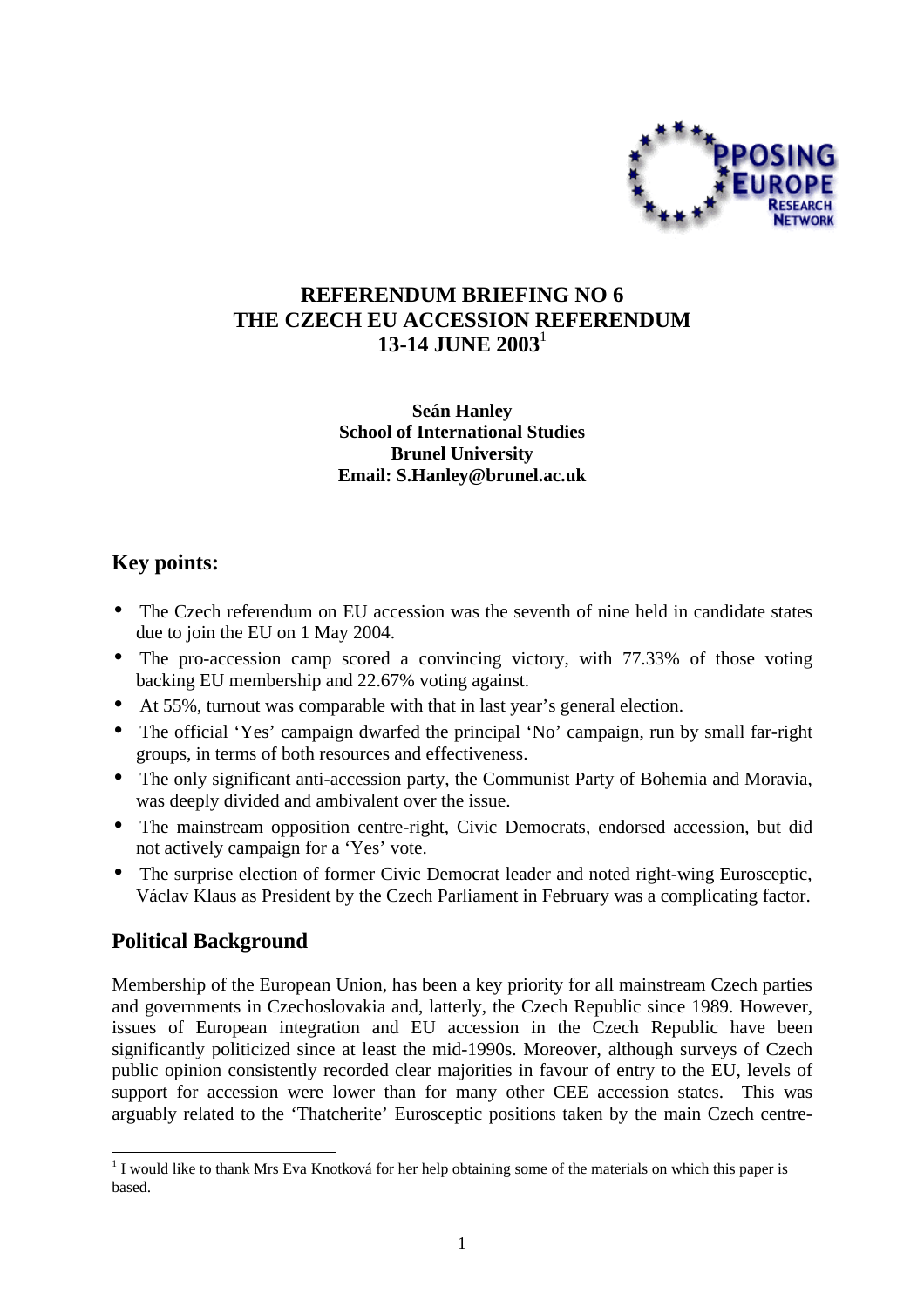right party, the Civic Democratic Party (ODS) of former Czech Prime Minister Václav Klaus, which was the dominant partner in the 1992-7 centre-right coalition government. A secondary factor was the presence in the Czech party system of two sizeable radical minority parties hostile to the EU: the Communist Party of Bohemia and Moravia (KSCM) and far $r$ ight the Republicans (SPR-RSC).<sup>2</sup> The political consensus around EU accession in the Czech Republic can therefore be characterized as broad, but shallow.

From the mid-1990s, the ODS began to decline as a political force, as its record of reform and policies on Europe were challenged by both the centre-left opposition and its own liberal and Christian Democratic coalition partners. Klaus's party finally lost office in 1997 when a major party financing scandal prompted its partners to abandon it. The Czech Republic's accession negotiations were therefore largely conducted by a minority Social Democratic government, formed after early elections in 1998. However, domestic debate on Europe was still driven by the growing Euroscepticism of the Civic Democrats, who, in opposition, moved from a critique of the EU as stifling free markets towards one emphasizing the defence of Czech national interests against German-inspired eurofederalism.<sup>3</sup>

The June 2002 elections were won by the Social Democrats under a new leader, Vladimir Špidla, the current Prime Minister, who formed a coalition government with the liberal Freedom Union and the Christian Democrats with a parliamentary majority of two. A common commitment to rapid Czech accession to the EU was a key unifying factor for parties otherwise divided over fiscal and social policy. The 2003 elections also saw the Communists make signifcant gains, increasing their vote to 18.5%, benefitting from the disillusionment of some Social Democrat voters with their party's performance in office. The Civic Democratic Party's poor showing in the election also prompted Václav Klaus to announce that he would not stand for re-election as chairman of his party in order to campaign for the Czech presidency due to be vacated Václav Havel in January 2003. <sup>4</sup>

The Špidla government has made it a key priority reduce the ballooning Czech state budget deficit, currently standing at 6% of GDP. Its goal is to bring the deficit down to less than 4% by 2006. It, therefore, proposes to make up 280 billion crowns of the deficit through a combination of tax increases and cuts in public spending, including spending on welfare benefits. This has led to strained relations with the trade unions, and threats of strike action by public sector. The proposed reforms have aggravated tensions between Špidla and the more etatistic wing of his own party. He also faces opposition from both the Communists, who hope to destabilise both the current coalition and his leadership of CSSD, and the Civic Democrats, who see the reforms as insufficiently radical. Significantly, aspects of the proposed reforms can be linked to EU accession. Efforts to reduce the budget deficit are partly driven by a desire to meet the criteria for eurozone membership, which the Czech Republic hopes to join some time after 2007. VAT rises are related the requirement that EU member states have a unified national rates of VAT.

The unexpected election of Václav Klaus as President by the Czech Parliament in February 2003 was a complicating factor for the referendum campaign. Intriguingly, Klaus owed his

l

 $2^2$  The Republicans were represented in the Czech parliament between 1992 and 1998, but have since disintegrated.

<sup>3</sup> See S Hanley *The Political Context of European Integration in the Czech Republic*, Royal Institute of International Affairs Briefing Paper, October 2002, http://www.riia.org/index.php?id=103

<sup>4</sup> See S Hanley, 'Europe and the Czech Parliamentary Elections of June 2002'*,* Opposing Europe Research Network/RIIA Election Briefing no. 5, http://www.riia.org/index.php?id=39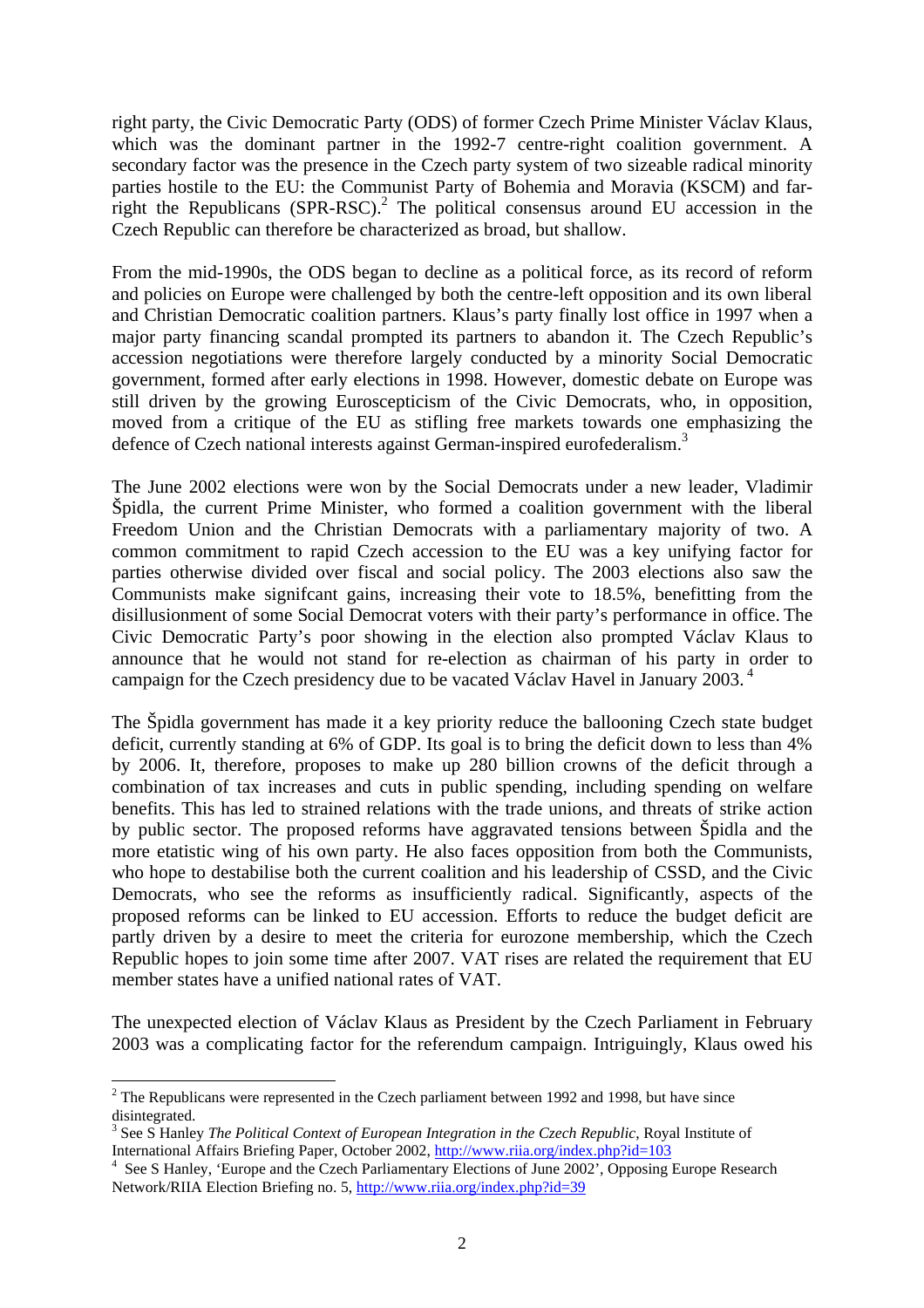narrow victory to support from Communist deputies and dissident Social Democrats, attracted by his defence of the legality of the post-war Beneš Decrees removing Czechoslovakia's 2.5 million strong ethnic German population and a shared dislike of the political course of Prime Minister Špidla. Klaus's election was a severe blow to the centreleft government, whose inability to unite behind a single presidential candidate highlighted both its own fragility and the deep internal divisions within the Social Democratic Party, prompting Prime Minister Špidla (successfully) to seek a new vote of confidence in parliament. However, at the start of 2003 the popularity of the coalition parties fell dramatically in opinion polls, with the Social Democrats dropping back to the same level of supports as the Communists and support for ODS surging. The government's evident disarray thus raised the political stakes of the referendum campaign, as possible recriminations over low turnout or lower than expected 'Yes' vote could have fatally undermined it.

Although initially overshadowed by the election of a new President and the war in Iraq, by mid-February the accession referendum was becoming a dominant theme. Although, it was initially expected that the referendum would take place on 15-16 June, President Klaus eventually fixed polling for 13-14 June. This reflected both the Czech tradition of holding national elections over a Friday and Saturday and concern on the part of politicians that polling over a Sunday and Monday would depress turnout.

## **Constitutional and legal framework**

Both historically and in the post-communist period Czech political elites have been deeply resistant to referendums and other forms of direct democracy. In post-communist Czechoslovakia legislation provided for referendums in only two restricted contexts: 1) local referendums on altering the boundaries of communes and other local matters and 2) a 1991 Constitutional Law allowing referendums on the principles of any new Czech-Slovak constitutional settlement. However, when in mid-1992 Czech and Slovak elites decided to divide Czechoslovakia, they passed new legislation, avoiding the holding of a referendum. The 1992 Czech Constitution, hastily adopted during the months preceding the break-up of Czechoslovakia, made a limited, theoretical provision for referendums (and other forms of direct democracy) subject to the passing of a constitutional law (requiring a qualified majority). In the mid-1990s, therefore, Czech law contained no provision of any kind for national referendums.

For much of the 1990s, debates over referendums in the Czech Republic were embroiled in a broader dispute over the role civil society should play in democratic politics. While President Havel, the Social Democrats (CSSD) and small centre-right parties such as the Civic Democratic Alliance (ODA), the Christian Democrats (KDU-CSL) and elements of the Freedom Union (US) saw referendums as a legitimate and desirable means to promote citizen participation, the right-wing Civic Democratic Party of then Prime Minister Václav Klaus opposed them as undermining 'standard' West European style parliamentary democracy. The hardline Czech Communists (KSCM) favoured referendums on principle as a supplementary democratic mechanism appropriate to 'self-governing socialism'.

In the course of the 1990s, there were more than a dozen unsuccessful attempts in the Czech parliament to legislate for referendums, some trying to introduce the referendum as a general institution, others to legislate only for a referendum on EU accession. The resultant political deadlock appeared to threaten the prospect of any referendum on accession taking place. However, a constitutional act providing for a referendum on EU accession), but not on any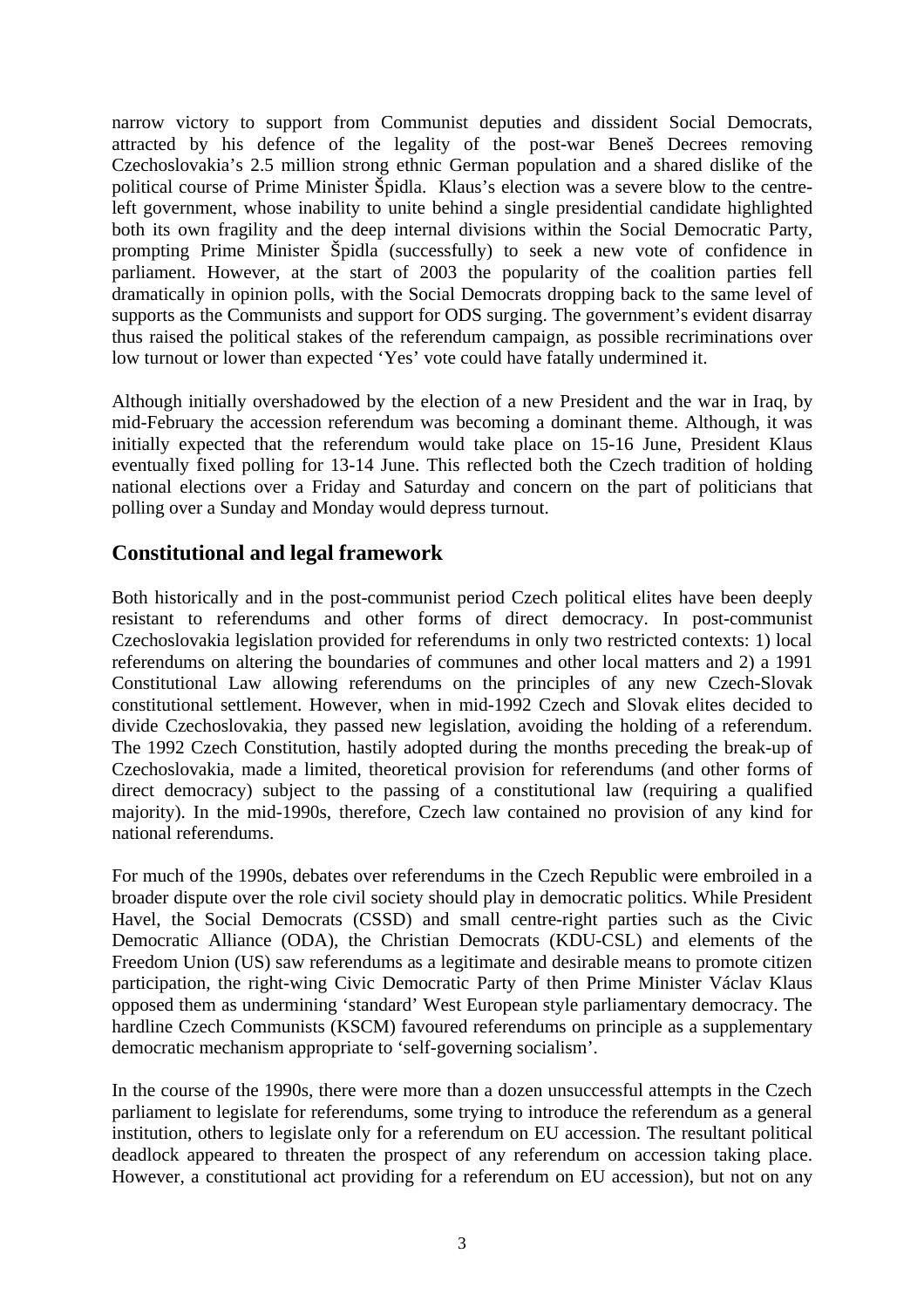other issue, was finally passed in October 2002 with near unanimity using accelerated procedures. The act stated that parliament's normal powers of decision and treaty ratification on accession were to be replaced by a referendum. Accession would be approved by a simple majority of all those voting. Despite the efforts of ODS legislators to insert one, unlike in neighbouring Poland and Slovakia, there was no minimum turnout requirement.

As in Czech parliamentary elections, voting was to take place over two days with the President determining the exact dates of polling. Any person entitled to vote was entitled submit legal objections to the validity of the referendum to the Czech Constitutional Court within 10 days of the end of polling. If EU membership was rejected, the Law allowed for further accession referendums to be held. However, no referendum on EU accession on the same conditions as those rejected could be held for two years – in practice, this suggested that minor modifications to the terms of accession would make an earlier repeat referendum possible.

## **The referendum campaign(s)**

### *The 'Yes' campaign*

The official 'Yes' campaign was run by the Communication Strategy Section (OKS) of the Czech Foreign Ministry, which had been responsible for accession negotiations and preaccession preparations. The OKS was founded in 2000. However, its budget and activities were restricted until mid-2002, when the Foreign Ministry passed from the control of the Social Democrats to that of the Christian Democrats (KDU-CSL). Both the overall campaign strategy and individual aspects of the campaign were then put out to tender to private firms. The winning campaign strategy was devised by a non-profit organisation named 'European Integration', founded especially to bid for the campaign by a number of advertising professionals.

The campaign, which began in mid-February after being formally approved by the cabinet, was largely based around conventional advertising. 40-45% of its 200 million crown budget was set aside for TV, press and billboard advertising and the production of leaflets and other publicity materials – the campaign sought to ensure that a leaflet explaining accession was delivered to every Czech household. Publicity materials were also distributed through libraries and branches of the main Czech banks and insurance companies. The campaign also set up a telephone information line, reported to have answered several hundred thousand enquiries, and an internet site – www.euroskop.cz. A further 40-45% of the budget was allocated to support smaller projects in the regions and projects by NGOs. This included 20 million crowns for the functioning of seventeen Regional European Information Centres, which were to liaise and coordinate activities with regional authorities and NGOs. The remaining 10-20% of the budget was to be used to promote the accession of the Czech Republic in the existing 15 member states.

The campaign was officially titled an 'Information Campaign'. It would, Communication Strategy officials insisted, provide a balanced picture of the advantages and disadvantages of accession. In practice, as government politicians conceded –and as was readily apparent from campaign materials and the campaign logo, the word 'ano' ('Yes') with the final letter taking the form of the EU symbol – its goal was to deliver a vote for accession. The campaign was timetabled into three phases: 1) a first phase concentrating on providing information concerning accession that citizens lacked; 2) a second phase (beginning in early May)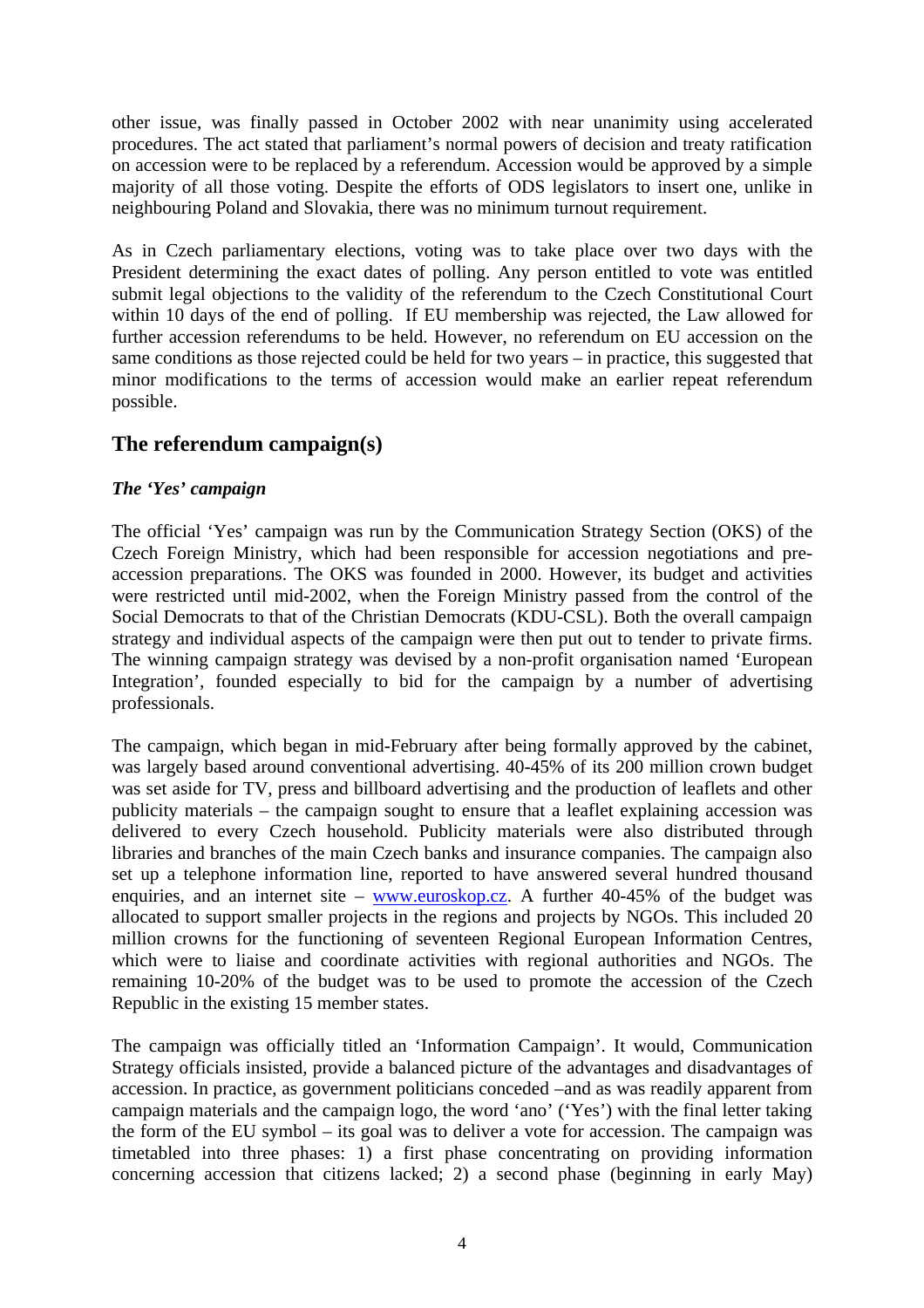stressing the benefits of EU membership; and 3) and a final two week long media-led drive to maximise turnout at the referendum itself. Campaigning in the national media centred around typical individual citizens from small-medium European states, which had joined the EU in previous enlargement waves. The campaign slogan was 'Welcome to the Community'.

However, the core of the campaign, particularly its printed materials and the regional and NGO projects and events, was to address the Czech public's concerns about the impact of accession on everyday life and stress the benefits it would bring ordinary people. Leaflets stressed the economic benefits EU membership would bring the Czech Republic, such as lower unemployment, lower prices and better quality products, the new rights Czechs would acquire to travel, work, study and do business throughout the EU, the benefits of the Euro for both Czech businesses and individuals, the financial support already provided to the Czech Republic by the EU, and the minimal impact that EU regulations would have on traditional Czech food products and delicacies. A particular concern was to reach difficult-to-accessgroups where concern over the impact of accession was highest and support for EU membership and likely referendum participation lowest. Such groups included the elderly, rural residents employed in agriculture, housewives, disabled people, and Roma. Many regional events also appear to have targeted students and young people and local business elites.

Smaller, separate 'Yes' campaigns were launched by a number of civil society organisations and political parties. The Catholic Church formally endorsed accession at the start of the campaign and called on Catholics and other voters to support it. Major Christian denominations also facilitated the distribution of a 200,000 copies of a special booklet, issued by the official information campaign, which stressed that the EU had a spiritual and moral dimension – an acknowledgement that some Christians had concerns that accession would promote moral permissiveness. Despite its growing opposition to the governing coalition's austerity plans, in April the principal trade union federation (CMKOS) launched its own pro-EU campaign, calling a series of regional meetings and distributing an *Employees' Guide to the EU* to members. The Unions stressed that accession would lead to a growth in wages, purchasing power and productivity and ensure high standards of labour protection.

Most pro-EU NGOs functioned purely at local or regional level. However, the 'Yes for Europe' campaign (www.anoproevropu.cz), a group supported by leading figures from the Czech intelligentsia and cultural elite, including former President Václav Havel, gained some degree of national prominence, organising, amongst other events, a pro EU concert in Prague's Wenceslas Square on the eve of polling. Of the three political parties in the governing coalition, only two, the Christian Democrats and the Freedom Union (US) organised separate party campaigns. The dominant coalition partner, the Czech Social Democratic Party (CSSD), considered a separate campaign unnecessary, although it did use its traditional May Day gatherings to support accession. Given its limited resources and organisation, perhaps unsurprisingly the Freedom Union's campaign consisted largely of a single national launch event. However, the Christian Democrats invested significant resources into a party campaign, producing a range of pro-EU materials for their own supporters, which adapted official campaign materials to address economic concerns more directly. The party's national and regional headquarters were reported to be hives of activity during the weeks leading up to the referendum.

Public relations professionals praised the campaign's organisation, targeting and timetabling, but were critical of its lack of substantive information, limited visibility, excessively positive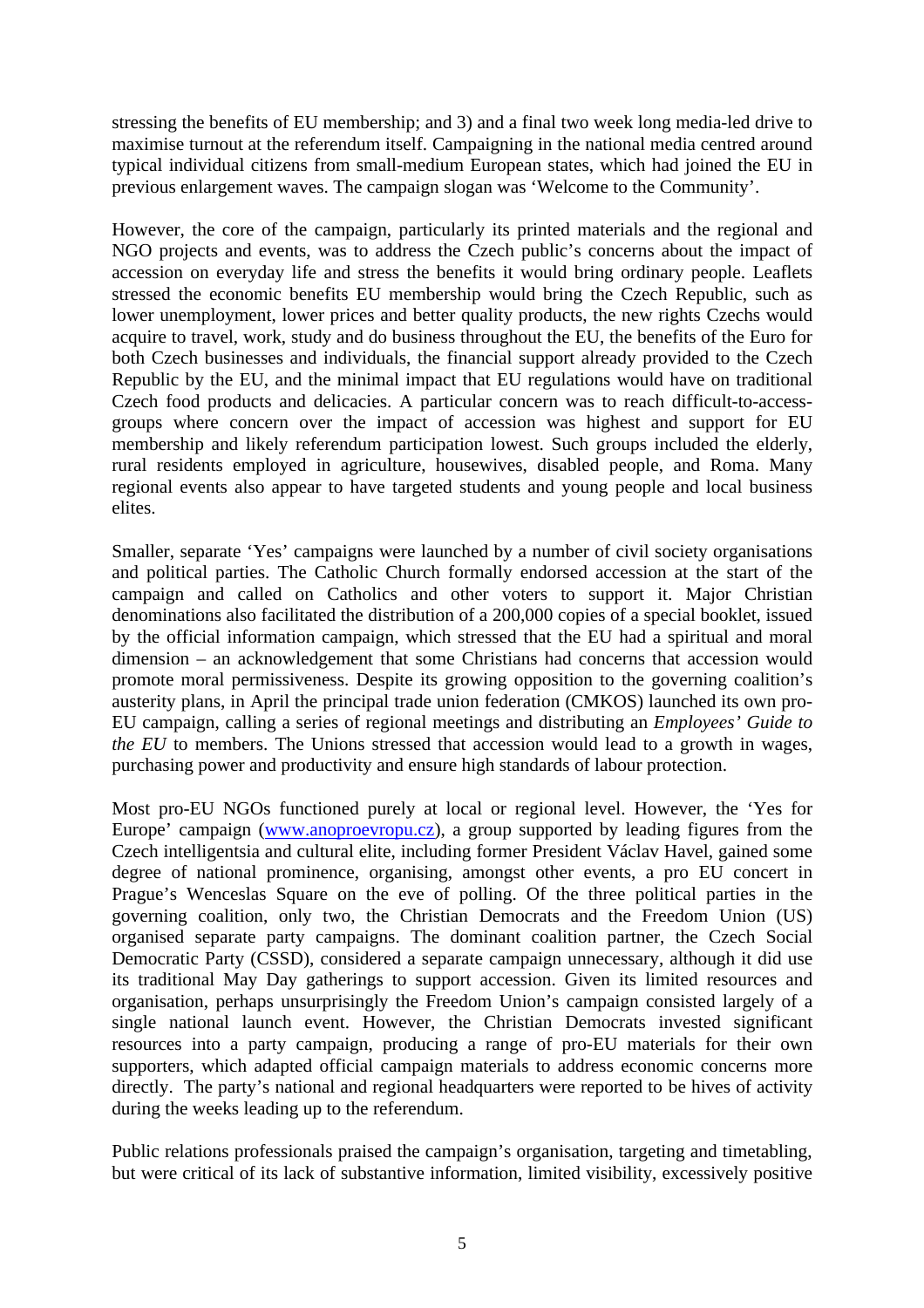image of the EU and its unusual decision to centre its message around the experience of foreigners. The campaign slogan, 'Welcome to the Community' was also criticised for implying that accession was a *fait accompli*. Some also argued that the absence of any effective 'No' voices, paradoxically, undermined the effectiveness of the 'Yes' campaign. Moreover, analysis of polling data suggested that, despite superior planning, organisation and resources, the 'Yes' campaign was having relatively little impact on voters beyond creating an awareness that 'something was going on'. Polling data also suggested that, despite the message of the 'Yes' campaign, large numbers of Czech voters believed that accession would have a significant negative, short-term, economic impact on their lives.<sup>5</sup> Many, however, believed that they would be able to adjust to these changes and were therefore inclined to vote 'Yes' or not strongly inclined to vote 'No'. Anecdotal evidence also suggests that groups such as pensioners discounted its immediate economic impact in favour of the longer-term benefits it might bring future generations.

#### *The Civic Democrats: 'Yes, but...'*

The 2003 accession referendum campaign saw ODS more divided and ambivalent than ever over EU membership. In December 2002 party's congress unexpectedly, elected Miroslav Topolánek, a pragmatic politician with a strong regional power base, as Václav Klaus's successor. However, Jan Zahradil, the principal archictect of its 'Eurorealist' thinking on European integration, was elected to the influential new position of ODS First Deputy Chairman and continued as its principal foreign affairs spokeman. The ODS referendum 'campaign' was officially launched by Miroslav Topolánek in a keynote speech in mid-February and concluded with the party's annual ideological conference in May, which was entirely devoted to the EU. Topolánek suggested that the arguments in favour of accession only narrowly outweighed those against and that, although he expected ODS supporters to vote 'Yes', accession could not be regarded as an issue above party politics, because ODS endorsed EU membership for reasons other than those of the Social Democrats.

As the above suggests, the ODS accession 'campaign' was largely confined to internal party discussion and criticism of political opponents. It undertook virtually no organised national or regional campaigning directed at voters in connection with the referendum.<sup>6</sup> Most strikinglly, ODS failed to make any formal appeal to party supporters to vote 'Yes' until two hours before polling was due to begin on 13 June, when Jan Zahradil issued a press release urging them to do so on the grounds that the Czech Republic would be better able to defend its national interests from within the Union.

ODS argued that it was unnecessary for the party to pro-accession campaign, given that the overwhelming majority of its supporters were known to favour EU membership. Moreover, it claimed, the pro-accession campaigners were missing the point that the *form* of the EU mattered far more than mere accession to it. The bombastic official 'Yes' campaign, it claimed, was wilfully obscuring both the costs and benefits of accession and the future of the Union. However, the growing trend towards the EU becoming 'a centralised European superstate' dominated by larger nations urgently required the formulation of a 'Czech policy' to assert and defend national interests. The party, therefore, demanded that a second referendum should be held in 2004 over any proposed EU Constitution. If such new

l 5 See S Blechová, 'Nejvetší obava Cechu z EU? Rust cen', *Lidové noviny* , 24 May 2003.

<sup>6</sup> K Šafaríková and L Doležalová , 'Príští stanice Evropa', *Respekt*, 12-18 May 2003, no. 20, p. 4.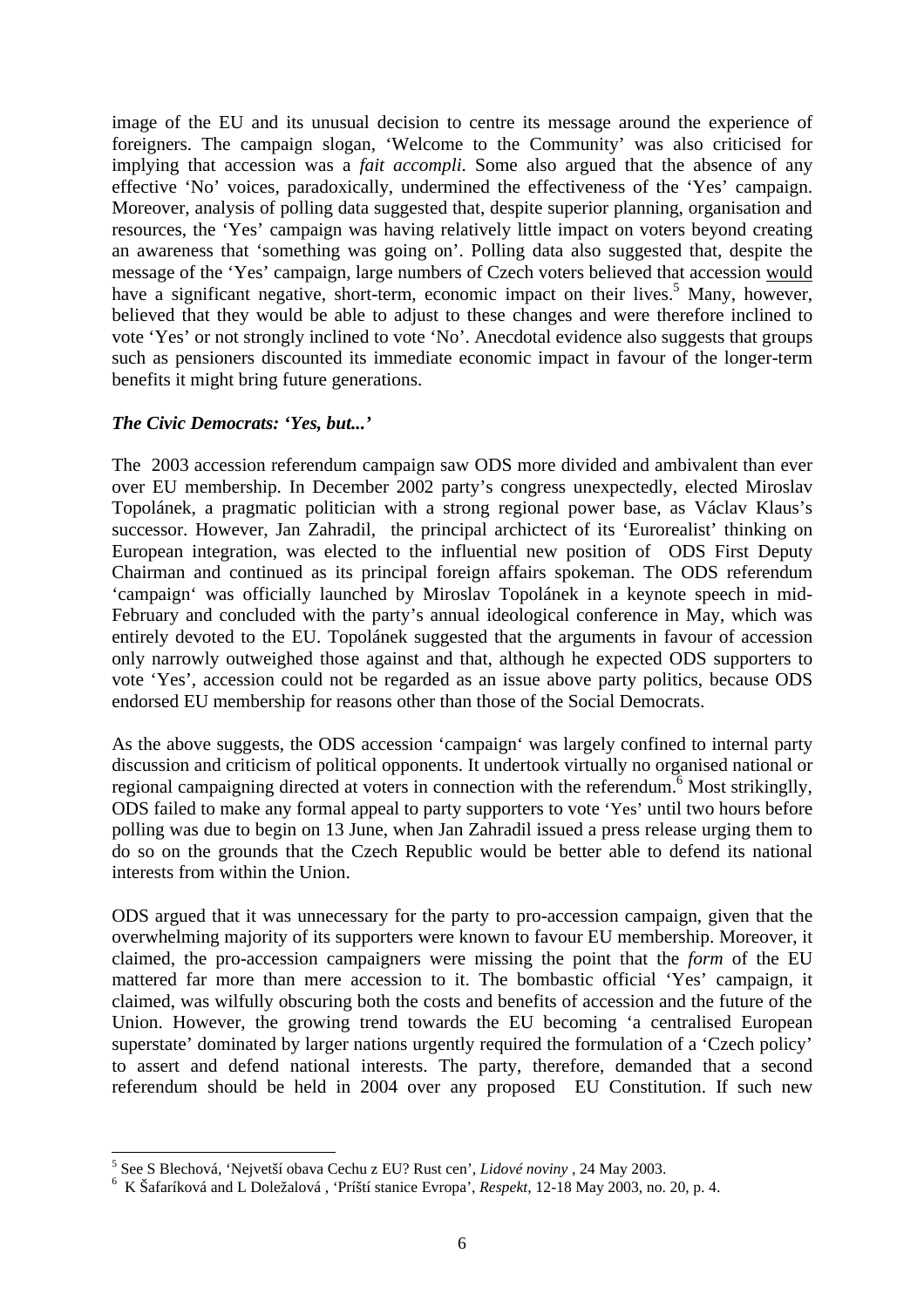arrangements were too federalist, Jan Zahradil suggested, ODS would not recommend its supporters to ratify them.

 A number of ODS figures, including its Interior and Trade spokespersons Ivan Langer and Martin Riman one of the authors of its keynote 2001 *Manifesto of Czech Eurorealism*, Miloslav Bednár publicly opposed accession, a divergence from party policy that its leader seemed to accept with equanimity.

#### *President Klaus: 'No comment'*

In his first weeks as President Klaus sent mixed signals regarding the EU. In early April on a visit to Poland, Klaus emphasised that he saw 'no alternative' path for the Czech Republic other than membership of the EU, given the country's geographical position. He also insisted on his right as head of state to be one of the three Czech co-signatories of the Athens Treaty of Accession later the same month. However, other interventions by the new President were more controversial.

Klaus continued to air his well-established 'Eurorealist' stance on European integration. Klaus thus told *Die Zeit*, during an official visit to Germany, that Czech EU membership was 'a marriage of convenience, not a love match', also expressing scepticism about the feasibility of a European foreign policy. In an eve-of poll newspaper interview*,* he also repeated his doubts over the viability of both democracy above the level of the nation-state and the eurozone, criticised Czech intellectuals who, he claimed, saw EU membership as a panacea for all social and political ills and expressed regret that Czechs had not had longer to enjoy the national independence regained in 1989. Klaus also re-engaged with the Beneš Decrees issue, conceding that they 'unacceptable from today's point of view', but refusing to contemplate compensation for or negotiations with Sudeten German groups. He did not, however, link the issue to EU accession as he had done in the 2002 election campaign.

The President also repeatedly and publicly clashed with government politicians over European integration. His remarks to journalists after the Athens Treaty signing, that joining the EU involved a calculation of costs and benefits, one of the costs being loss of national sovereignty, provoked Foreign Minister Cyril Svoboda to retort, if given by a law student in an exam, the President's views would be failed. Similarly rancorous exchanges were reported at the meeting of Czech party leaders called by Klaus to discuss accession in May. He also publicly criticised the 'Yes' campaign for trivialising accession, failing to spur any serious debate and wasting public money. Most significant, perhaps, was his failure to publicly advocate a 'Yes' vote - a singular exception among accession countries' heads of state – or to say how he would be voting in the referendum. The President justified this stance as necessary to underline the political neutrality of his office, confining himself simply to an appeal to citizens to vote in the referendum.

### *The Communists: 'No, but ...'*

Although bitterly opposed to Czech membership of NATO, the Communists were divided and ambivalent towards the EU. While some in the party saw the EU simply as a vehicle for German-dominated big business, others felt that its social and regulatory policies and emerging democratic institutions, made membership preferable to likely domination by US interests and transnational capital outside the Union. Communist differences over EU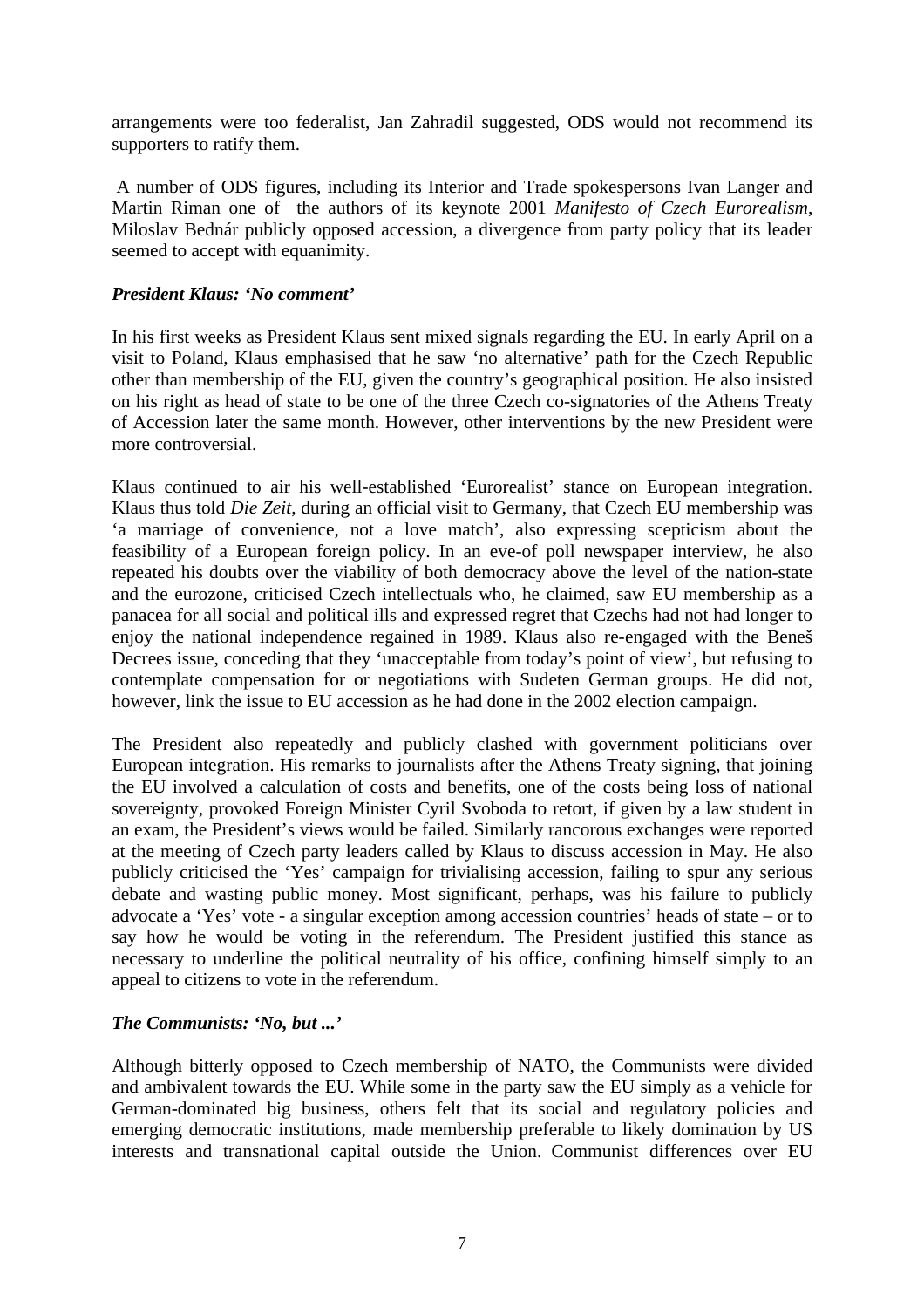membership quickly become aligned with deeper divisions over party strategy and have provoked rare public arguments between Communist leaders.

The KSCM, therefore, deliberately postponed adopting an explicit stance on accession until March 2003. On 8 March the majority of the KSCM executive opted for a 'moderate No' position of 'not recommending' EU membership, a decision confirmed two weeks later by its Central Committee. The KSCM justified its qualified rejection of EU membership on the grounds that the terms of entry – and in particular the balance of agricultural subsidies and regional aid and power of the EU bureaucracy – were unacceptable, that the Czech Republic was unprepared for the rigours of the Single Market and that the future shape of the Union was still uncertain, but did not rule membership 'in a longer term perspective'.

Communist campaigning against EU membership was incorporated into the party's extensive programme of May Day activities. As with its election campaigning, its anti-accession activities were based upon grassroots activists, who distributed some 360, 000 leaflets. In June the party also announced that it would mobilise members in every polling district in the country to election monitors to prevent 'manipulation' of the result. However, the party did not seek to develop a broader campaign or use other media. Given that its events mainly attracted its own members and sympathisers, it seems unlikely that KSCM's belated campaigning on EU accession reached beyond its own limited, core electorate. Its campaign also appears to have been weakened by a lack of strong central co-ordination, allowing local organisations, in some cases, to articulate a more radical and nationalistic message than that of the party's national leadership. Despite its considerable resources and capacity for strategic planning, KSCM thus appears to have mounted only a belated token campaign against accession, which was to prove ineffective even in winning over some of its own supporters.

### *The 'No' campaign: Enter the far right*

 $\overline{\phantom{a}}$ 

The most visible, active 'No' campaign ('No to the EU') was a loose alliance of small, previously obscure right-wing groupings and activists. Its main components were: Citizens Against the EU, an organization formed by several small groups with an overt neo-fascist orientation;<sup>7</sup> the National Party (NS), a small, newly formed far-right party seeking to use the referendum campaign as a platform for its own launch; the Eurosceptic Alternative (EAS), a Brno-based group with an anti-communist, neo-conservative outlook (www.euroskeptik.cz); the Faithful We Remain (*Verní zustaneme*) committee of Dalibor Plichta, which took a traditional, anti-German, Czech nationalist position; and the Euro-Objective (*Euroobjektiv*) group, about which little information is available.

The 'No' campaign had limited resources – its most active component, the Eurosceptic Alternative grouping, for example, was reported to have only approximately 150 active supporters. One of its most insistent demands was, therefore, that it be allocated state funding to put the anti-accession case, the sum requested being variously reported as 5, 25 or 100 million crowns. In early 2003 members of the 'No' campaign appear also applied for a grant from the official information campaign's funding for civil society groups. However, this application was turned down, ostensibly because it was drawn up in an unprofessional manner.

<sup>&</sup>lt;sup>7</sup> The groups in question were Action for National Renewal (ANO), the Patriotic Front (VF), the Lime Cross (LK), National Idea (NM) and National Unity (NS). Of these only National Unity was registered as a political party.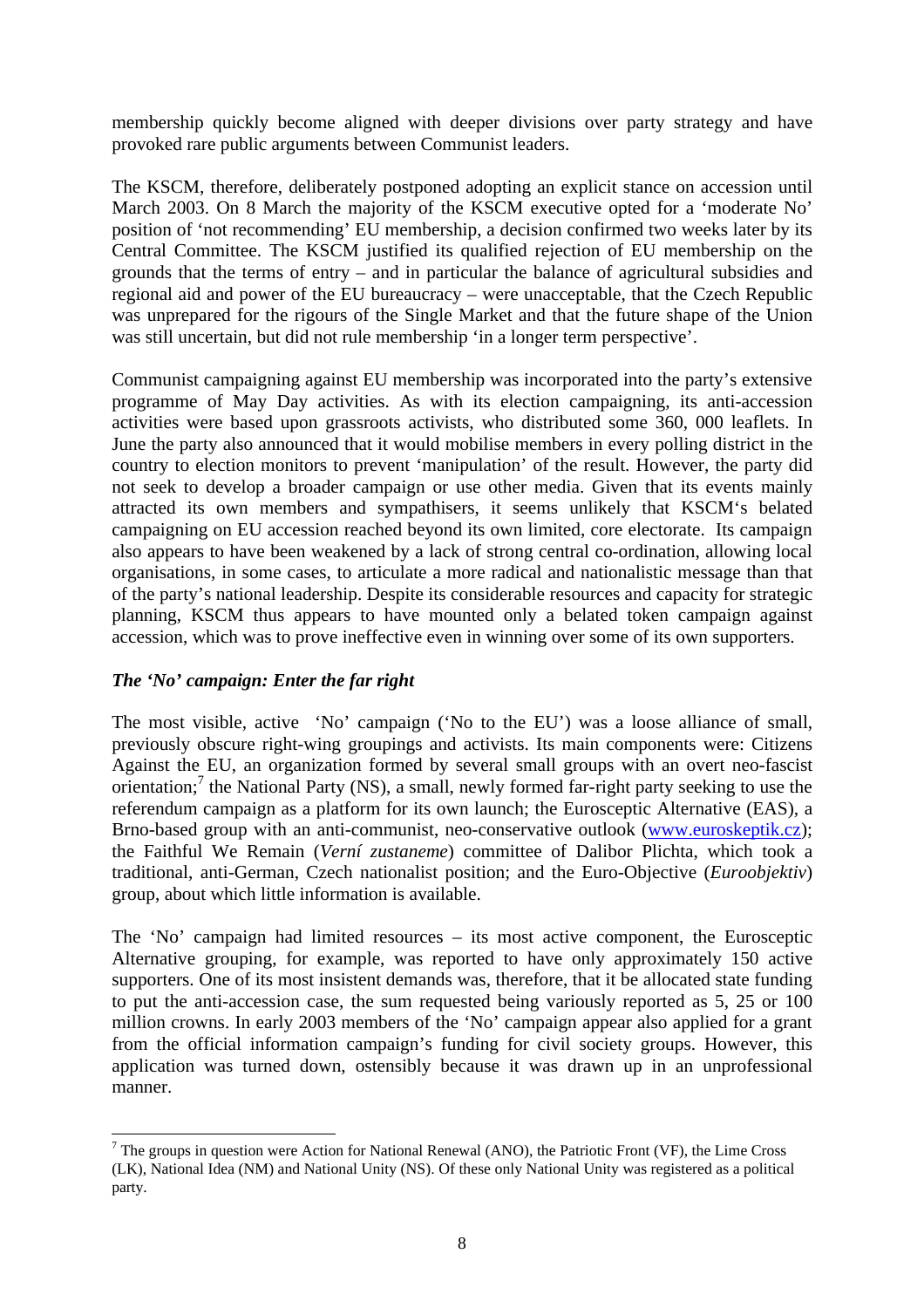The 'No' campaign strategy, therefore, appears to have been to develop and co-ordinate a network of local grassroots campaigns and that, where possible, anti-EU campaigners gain access to discussion events organised by the pro-EU official information campaign. Throughout the referendum campaign, the websites of the Eurosceptic Alternative and the National Party provided full and up-to-date coverage of anti-EU events and initiatives. The National Party also made extensive use of e-mail to contact presumed sympathisers both in the Czech Republic and abroad. 'No' campaigners also attempted to organise a number of high-profile national events. In February 2003 it organised an International Eurocritical Congress in Prague, billed as an international symposium of activists and intellectuals opposed to the EU. It also organised a demonstration in Prague on 15 March 2003, a date chosen for its symbolism as the anniversary of the annexation of the Czech Lands by Nazi Germany in 1939. The 'No' campaign also attracted some interest from both print and broadcast media, which offered a limited platform for anti-EU viewpoints.

However, the campaign drew little support and was on the whole highly ineffective. The Eurocritical Congress attracted only 100 delegates, only one of whom came from abroad (a member of the No to the European Union movement of Lithuania) and the 15 March demonstration was attended by only 50 people. The campaign leaders' claim that they had distributed 20,000 leaflets in Prague, a city with a population of some one million, also indicates the limits of the campaign. Reports of other anti-EU events elsewhere in the Czech Republic in both mainstream media and on Czech anti-EU websites suggest that these were similarly scattered, small scale and few in number.

Despite differences of emphasis, reflecting the different ideological strands within the campaign, its arguments against accession centred on three key points:

- 1) that the EU was a 'bureaucratic colossus', which would suffocate the Czech Republic with 'socialist' bureaucratic regulation – a point emphasised by the campaign logo, a hammer and sickle intertwined with the EU symbol;
- 2) that EU accession would mark an unacceptable loss of Czech national sovereignty, comparable to previous periods of external domination by Austria, Nazi Germany or the Soviet Union; and
- 3) that the Czech economy was strong enough to withstand international competition outside the Union and could, if necessary, negotiate bilateral trade arrangements with it on the Norwegian or Swiss model.

Notwithstanding its lack of resources and the fractiousness of the fringe groups within it, the 'No' campaign's strategy appeared misconceived in a number of ways. Firstly, as polls repeatedly showed, voters inclined to vote against accession were most concerned about the immediate negative economic impact of EU membership on prices and employment, than abstract concepts such as sovereignty or identity, which were at best a secondary concern (see figure 1). The use of anti-communism to frame the issue of accession was also arguably a strategic error, as many (potential) 'No' voters and activists were politically on the left, many being Communist supporters. Secondly, the 'No' campaign rapidly became side-tracked, expending considerable energy criticising the alleged unfairness of the official information campaign's refusal to fund 'No' campaigners. Finally, the 'No' campaign was also arguably discredited by the obvious extremism of some of its leading members.<sup>8</sup>

<sup>&</sup>lt;sup>8</sup> See, reports of speeches to the Eurocritical Congress, <sup>8</sup> H Capová, 'Nový žalár národu', *Respekt*, no. 7, 10 – 16 February 2003, p. 4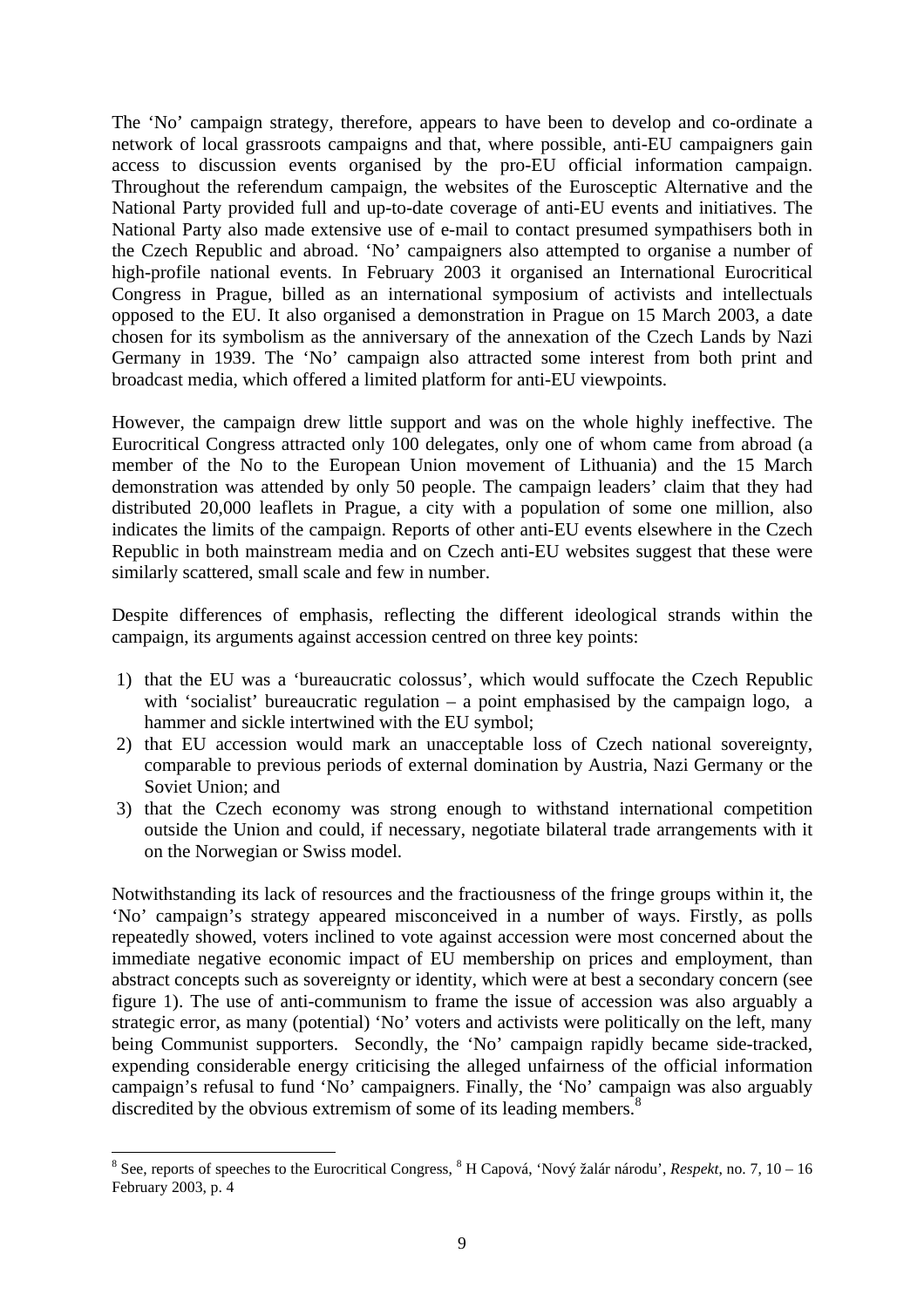



Source: STEM poll, 22 April 2003, www.euroskop.cz

## **The results**

As Table 1 shows, 77.33% of those voting supported accession, 22.67% voted against. Those voting in favour represented 41.73% of the total electorate. At 55.21% the turnout was comparable with that in last year's general election (58%). The results were broadly in line with pre-referendum polling, although as in other CEE accession states' turnout was lower and the majority in favour of accession higher than forecast. This seems to confirm pollsters' forecasts that many of those inclined, but not committed, to vote 'Yes' would give priority to other activities on polling days and that many opponents of accession would abstain.

|  |  | <b>Table 1:</b> Results of the 2003 EU accession referendum in the Czech Republic |  |  |  |  |
|--|--|-----------------------------------------------------------------------------------|--|--|--|--|
|  |  |                                                                                   |  |  |  |  |

|                      | Total         | % of Registered | % of Valid   |
|----------------------|---------------|-----------------|--------------|
|                      |               | <b>Voters</b>   | <b>Votes</b> |
| Registered voters    | 8 2 5 9 5 2 5 | 100.00          |              |
| Ballot papers issued | 4 560 399     | 55.21           |              |
| Votes cast           | 4 5 5 7 9 6 0 | 55.18           |              |
| Valid votes          | 4 4 5 7 2 0 6 | 53.95           |              |
| Yes                  | 3 446 758     | 41.73           | 77.33        |
| No                   | 1 010 448     | 12.23           | 22.67        |

Source: Central Election Commission, www.volby.cz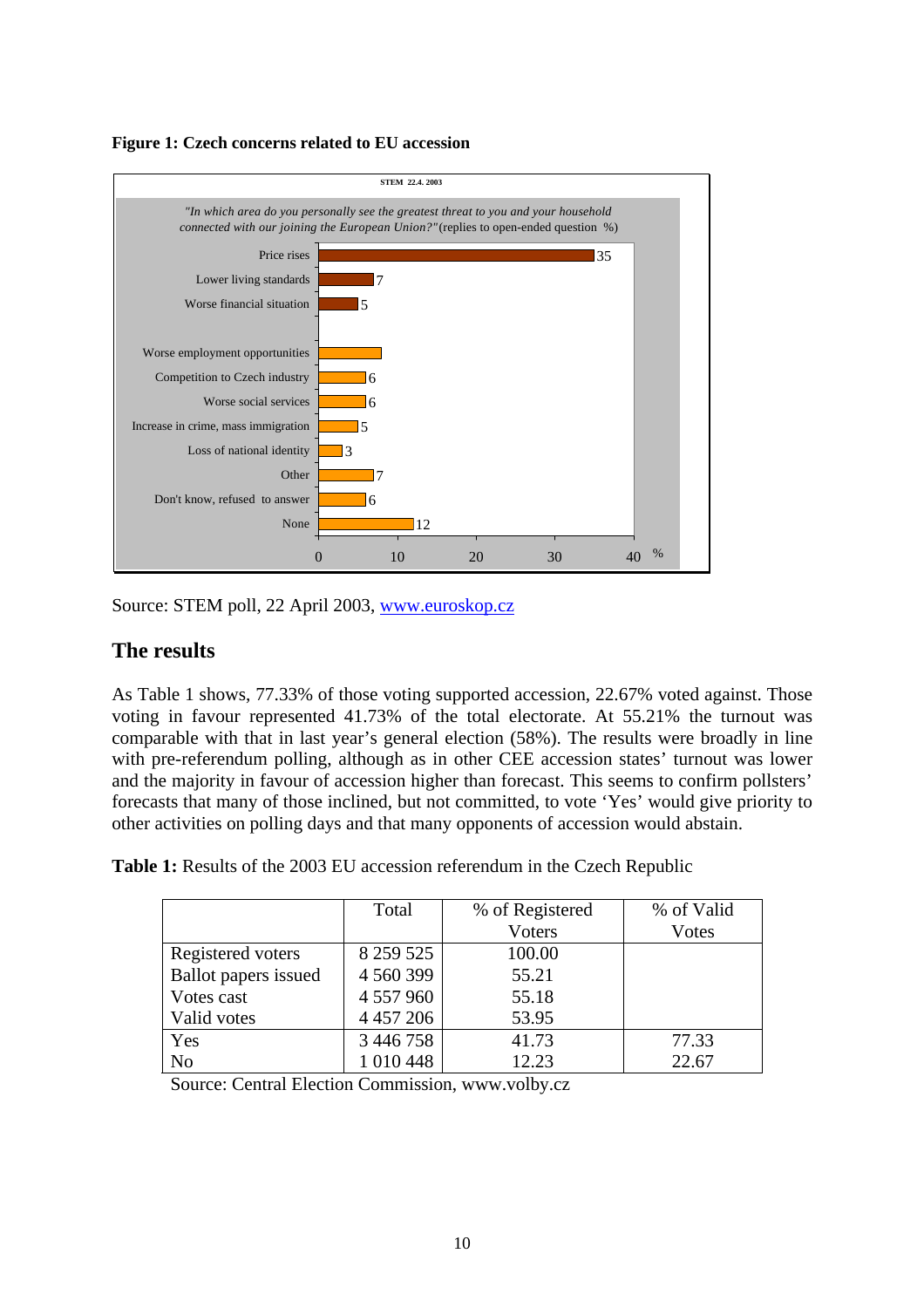As predicted by polls, support for accession was highest in Prague (80.47%) and in the Zlín region  $(80.61\%)$ <sup>9</sup> Support for accession was lowest in the Liberec region in Northern Bohemia, where 73.82% voted 'Yes' and 26.18% voted 'No', a region with multiple social and economic problems, where parties of the radical left and far right have had strong electoral support. However, compared with variations in voting patterns in national elections, the accession vote was surprisingly geographically uniform.

| Table 2: Exit poll findings on voting patterns in the June 2003 Czech EU accession |  |  |  |  |  |  |  |
|------------------------------------------------------------------------------------|--|--|--|--|--|--|--|
| referendum                                                                         |  |  |  |  |  |  |  |

|                                      | Yes %           | No% |
|--------------------------------------|-----------------|-----|
| Voting by gender                     |                 |     |
| Men                                  | 77              | 23  |
| Women                                | 78              | 22  |
| Voting by age                        |                 |     |
| 18-29                                | 78              | 22  |
| 30-44                                | 75              | 25  |
| 45-59                                | $\overline{77}$ | 23  |
| $60+$                                | 79              | 21  |
| Voting by place of residence         |                 |     |
| Urban                                | 78              | 28  |
| Rural                                | $\overline{75}$ | 25  |
| <b>Voting by education</b>           |                 |     |
| Primary                              | 73              | 27  |
| Vocational                           | 73              | 27  |
| High School Diploma (maturita)       | 79              | 21  |
| Higher                               | 82              | 18  |
| Voting by occupational group         |                 |     |
| Employees                            | 77              | 23  |
| Businesspeople                       | 79              | 21  |
| <b>Students</b>                      | 84              | 16  |
| Pensioners                           | 78              | 22  |
| Housewives/husbands                  | 75              | 25  |
| Unemployed                           | 65              | 35  |
| Voting by party                      |                 |     |
| Freedom Union (US-DEU)               | 92              | 8   |
| Civic Democratic Party (ODS)         | 86              | 14  |
| Christian Democratic Union           | 84              | 16  |
| (KDU-CSL)                            |                 |     |
| <b>Czech Social Democratic Party</b> | 82              | 18  |
| (CSSD)                               |                 |     |
| Communist Party of Bohemia           | 37              | 63  |
| and Moravia (KSCM)                   |                 |     |
| Other                                | 71              | 29  |

Source: SC&C for Czech Television as reported in *Lidové noviny* (online edition), 14 June 2003.

 $\overline{\phantom{a}}$ 

<sup>&</sup>lt;sup>9</sup> The city has a strong tradition of pro-reform voting, probably related to its origins as the company town of Bat'a, the 'Shoe King', whose unusual brand of entreprise culture and paternalism dominated the locality in interwar Czechoslovakia.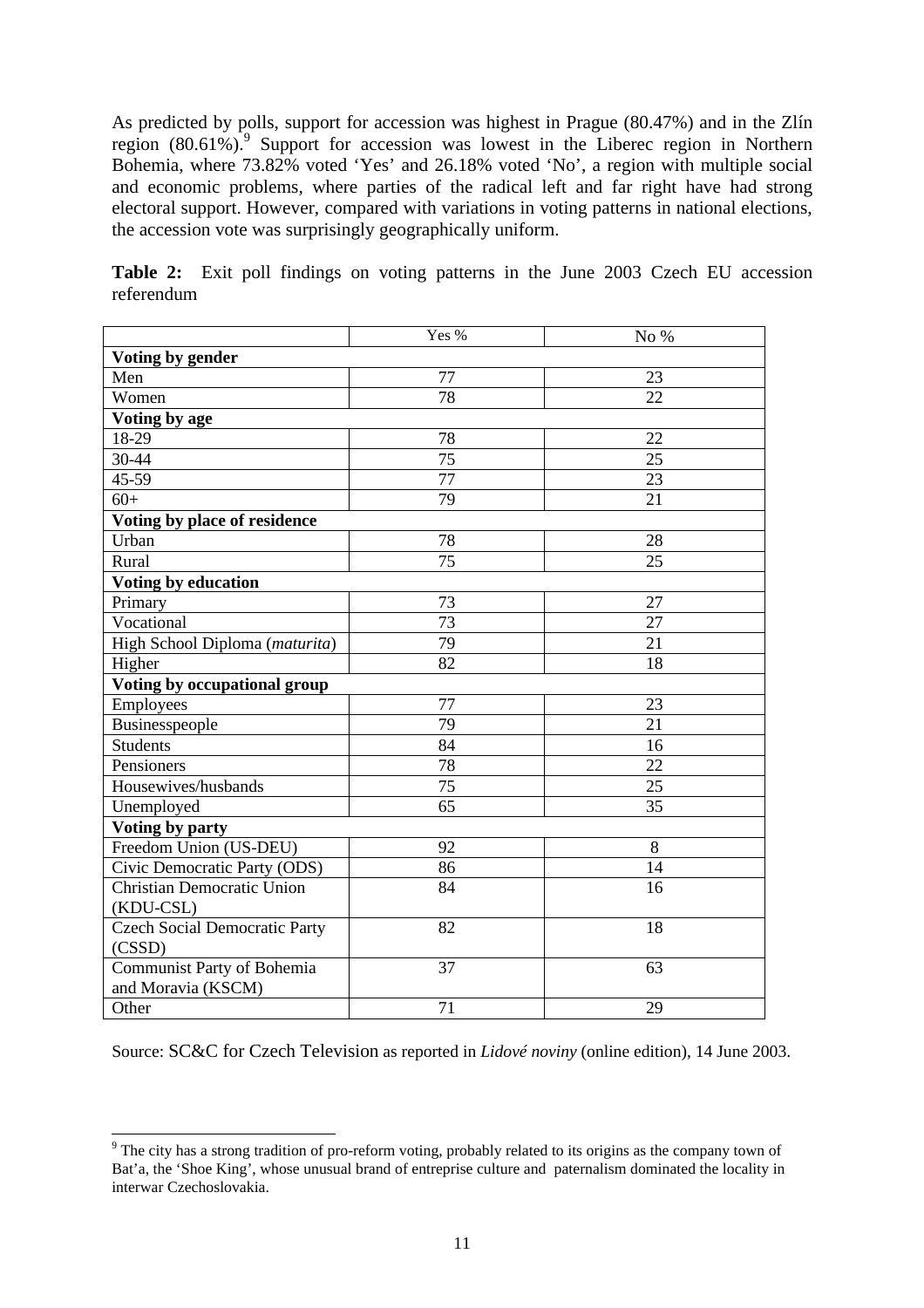As Table 2 shows, exit polling based on responses from  $12,500$  voters,<sup>10</sup> suggested relatively little variation in terms of social and demographic characteristics. There was little difference in support for accession among men (77%) and women (78%) and almost no difference between those living in urban areas (78%) and those living in the countryside (75%), reflecting the absence of a strong urban-rural cleavage in the Czech Republic. There was also little variation by age group, with support lowest among those aged  $30 - 44$  (75%) and highest amongst 18-29 year olds (78%) and, surprisingly, the over 60s (79%). Although support for accession was correlated with rising educational levels, here too differences were not large: while 73% of those with only primary or vocational education supported accession, the figure for those with a high school diploma was 78% and for those with higher education 82%. The only significant variation by occupational group was the relatively low (65%) support for accession among the unemployed. The only clear determinant of support for or opposition to accession appears to have been voters' party alignment. While voters for both ODS and the parties of the governing coalition overwhelmingly supported accession, a large majority (63%) of Communist voters polled voted 'No'.

The Czech Constitutional Court received 28 objections to the validity of the referendum, some submitted by private citizens, some by leaders of the Eurosceptic Initiative and Citizens Against the EU. Most individuals' complaints concerned alleged technical irregularities, such as the size of the official stamp on ballot papers or the provision of pencils, not pens at some polling stations. The anti-EU activists, by contrast, claimed that the government's use of taxes paid by both supporters and opponents of accession to fund the pro-accession campaign violated the constitutional principles that power stemmed from the whole people and that minorities' rights should be protected. However, the Court rejected all the objections as either legally invalid or as mere polemic.

## **Conclusions**

Despite the lack of a turnout requirement, turnout in the Czech accession referenda was comparable with that in neighbouring CEE states, which did have such a hurdle. Most Czech commentators and politicians have thus accepted the view that turnout was respectable. The result represents a much needed political success for the embattled centre-left administration. However, the fact that the 'Yes' vote represented only  $41.73\%$  of the total electorate – a percentage lower than in any accession referendum so far with the exception of that Hungary – has been negatively commented on and may provide future ammunition for Eurosceptics.

Political debate about European integration at elite level now seems set to shift to the Czech Republic's role and interests within an enlarged EU. However, the central issue in Czech politics in the coming months seems likely to be the reform of public finances and the government's proposed austerity measures. Shortly after the referendum, Prime Minister Špidla indicated that he was prepared to stake both his own political future and that of his government on their successful implementation. However, he will face growing industrial and social protest and testing political battles both in parliament and within his own party over the issue. However, despite the role of accession in shaping some of these policies, few political actors have strong incentives to link them with the EU. For Špidla and the trade unions, such linkage would undo much of the logic of their pro-accession campaigns. For the Communists and dissident Social Democrats, it would highlight divisions in a possible future

l  $10$  One third of the 19,000 voters approached refused to answer questions.